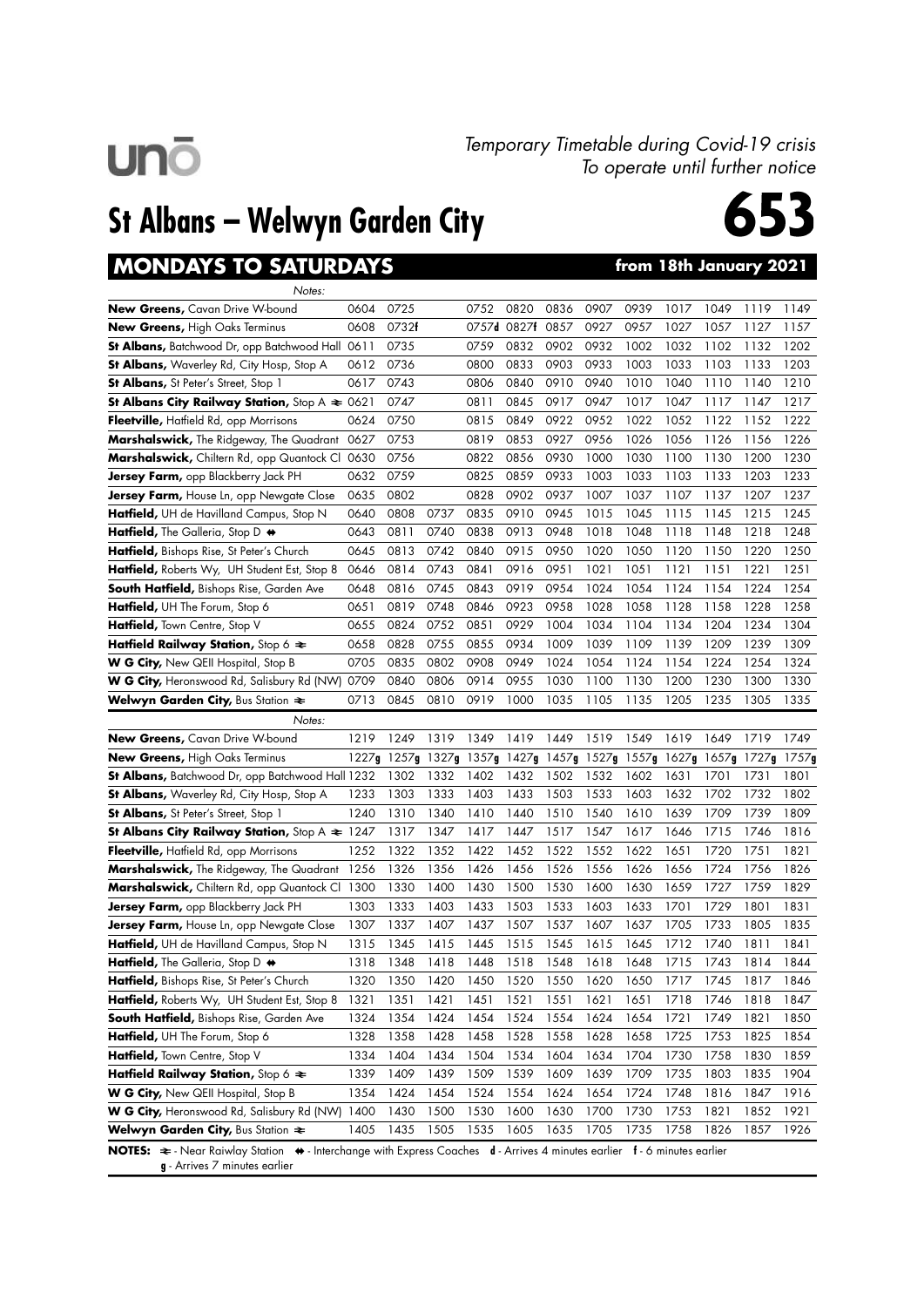#### Temporary Timetable during Covid-19 crisis To operate until further notice

## St Albans – Welwyn Garden City



### MONDAYS TO SATURDAYS **the CONDAYS** from 18th January 2020

| Notes:                                                                                                                                                                                                                                                                                                                                                                                                                                    |      |          |      |                               |                                                                  |
|-------------------------------------------------------------------------------------------------------------------------------------------------------------------------------------------------------------------------------------------------------------------------------------------------------------------------------------------------------------------------------------------------------------------------------------------|------|----------|------|-------------------------------|------------------------------------------------------------------|
| New Greens, Cavan Drive W-bound                                                                                                                                                                                                                                                                                                                                                                                                           | 1812 | 1842     | 1935 | 2045                          | 2145                                                             |
| New Greens, High Oaks Terminus                                                                                                                                                                                                                                                                                                                                                                                                            |      |          |      | 1827m 1850g 1950n 2050d 2150d |                                                                  |
| <b>St Albans, Batchwood Dr, opp Batchwood Hall 1831</b>                                                                                                                                                                                                                                                                                                                                                                                   |      | 1854     | 1953 | 2053                          | 2153                                                             |
| <b>St Albans, Waverley Rd, City Hosp, Stop A</b>                                                                                                                                                                                                                                                                                                                                                                                          | 1832 | 1855     | 1954 | 2054                          | 2154                                                             |
| <b>St Albans, St Peter's Street, Stop 1</b>                                                                                                                                                                                                                                                                                                                                                                                               | 1839 | 1902     | 2000 | 2100                          | 2200                                                             |
| <b>St Albans City Railway Station, Stop A <math>\approx</math> 1846</b>                                                                                                                                                                                                                                                                                                                                                                   |      | 1909     | 2006 | 2106                          | 2206                                                             |
| Fleetville, Hatfield Rd, opp Morrisons                                                                                                                                                                                                                                                                                                                                                                                                    | 1850 | 1914     | 2010 | 2110                          | 2210                                                             |
| Marshalswick, The Ridgeway, The Quadrant                                                                                                                                                                                                                                                                                                                                                                                                  | 1855 | 1919     | 2013 | 2113                          | 2213                                                             |
| Marshalswick, Chiltern Rd, opp Quantock Cl 1859                                                                                                                                                                                                                                                                                                                                                                                           |      | 1922     | 2016 | 2116                          | 2216                                                             |
| Jersey Farm, opp Blackberry Jack PH                                                                                                                                                                                                                                                                                                                                                                                                       | 1902 | 1924     | 2018 | 2118                          | 2218                                                             |
| Jersey Farm, House Ln, opp Newgate Close                                                                                                                                                                                                                                                                                                                                                                                                  | 1906 | 1928     | 2020 | 2120                          | 2220                                                             |
| Hatfield, UH de Havilland Campus, Stop N                                                                                                                                                                                                                                                                                                                                                                                                  | 1911 | 1933     | 2025 | 2125                          | 2225                                                             |
| Hatfield, The Galleria, Stop D +                                                                                                                                                                                                                                                                                                                                                                                                          | 1914 | 1936     | 2028 | 2128                          | 2228                                                             |
| Hatfield, Bishops Rise, St Peter's Church                                                                                                                                                                                                                                                                                                                                                                                                 | 1915 | 1939     | 2030 | 2130                          | 2230                                                             |
| Hatfield, Roberts Wy, UH Student Est, Stop 8                                                                                                                                                                                                                                                                                                                                                                                              | 1916 | 1940     | 2031 | 2131                          | 2231                                                             |
| South Hatfield, Bishops Rise, Garden Ave                                                                                                                                                                                                                                                                                                                                                                                                  | 1918 | 1943     | 2033 | 2133                          | 2233                                                             |
| Hatfield, UH The Forum, Stop 6                                                                                                                                                                                                                                                                                                                                                                                                            | 1921 | 1946     | 2036 | 2136                          | 2236                                                             |
| Hatfield, Town Centre, Stop V                                                                                                                                                                                                                                                                                                                                                                                                             | 1926 | 1951     | 2040 | 2140                          | 2240                                                             |
| Hatfield Railway Station, Stop 6 $\approx$                                                                                                                                                                                                                                                                                                                                                                                                | 1931 | 1956     | 2044 | 2144                          | 2244                                                             |
| W G City, New QEII Hospital, Stop B                                                                                                                                                                                                                                                                                                                                                                                                       |      | 2003     |      |                               |                                                                  |
| W G City, Heronswood Rd, Salisbury Rd (NW)                                                                                                                                                                                                                                                                                                                                                                                                |      | 2008     |      |                               |                                                                  |
| Welwyn Garden City, Bus Station $\approx$                                                                                                                                                                                                                                                                                                                                                                                                 |      | 2013     |      |                               |                                                                  |
| $\mathbf{A} = \mathbf{A} \mathbf{A} + \mathbf{A} \mathbf{A} + \mathbf{A} \mathbf{A} + \mathbf{A} \mathbf{A} + \mathbf{A} \mathbf{A} + \mathbf{A} \mathbf{A} + \mathbf{A} \mathbf{A} + \mathbf{A} \mathbf{A} + \mathbf{A} \mathbf{A} + \mathbf{A} \mathbf{A} + \mathbf{A} \mathbf{A} + \mathbf{A} \mathbf{A} + \mathbf{A} \mathbf{A} + \mathbf{A} \mathbf{A} + \mathbf{A} \mathbf{A} + \mathbf{A} \mathbf{A} + \mathbf{A$<br>$\sim$ $\sim$ |      | $\cdots$ |      |                               | $\mathbf{A}$<br>$\sim$ $\sim$ $\sim$ $\sim$<br>.<br>$\mathbf{L}$ |

NOTES:  $\Rightarrow$  - Near Railway Station  $\leftrightarrow$  - Interchange with Express Coaches NSch - Non Schooldays only Sch - Schooldays only d - Arrives 4 minutes earlier g - Arrives 7 minute earlier m - Arrives 13 minutes earlier n - Arrives 14minutes earlier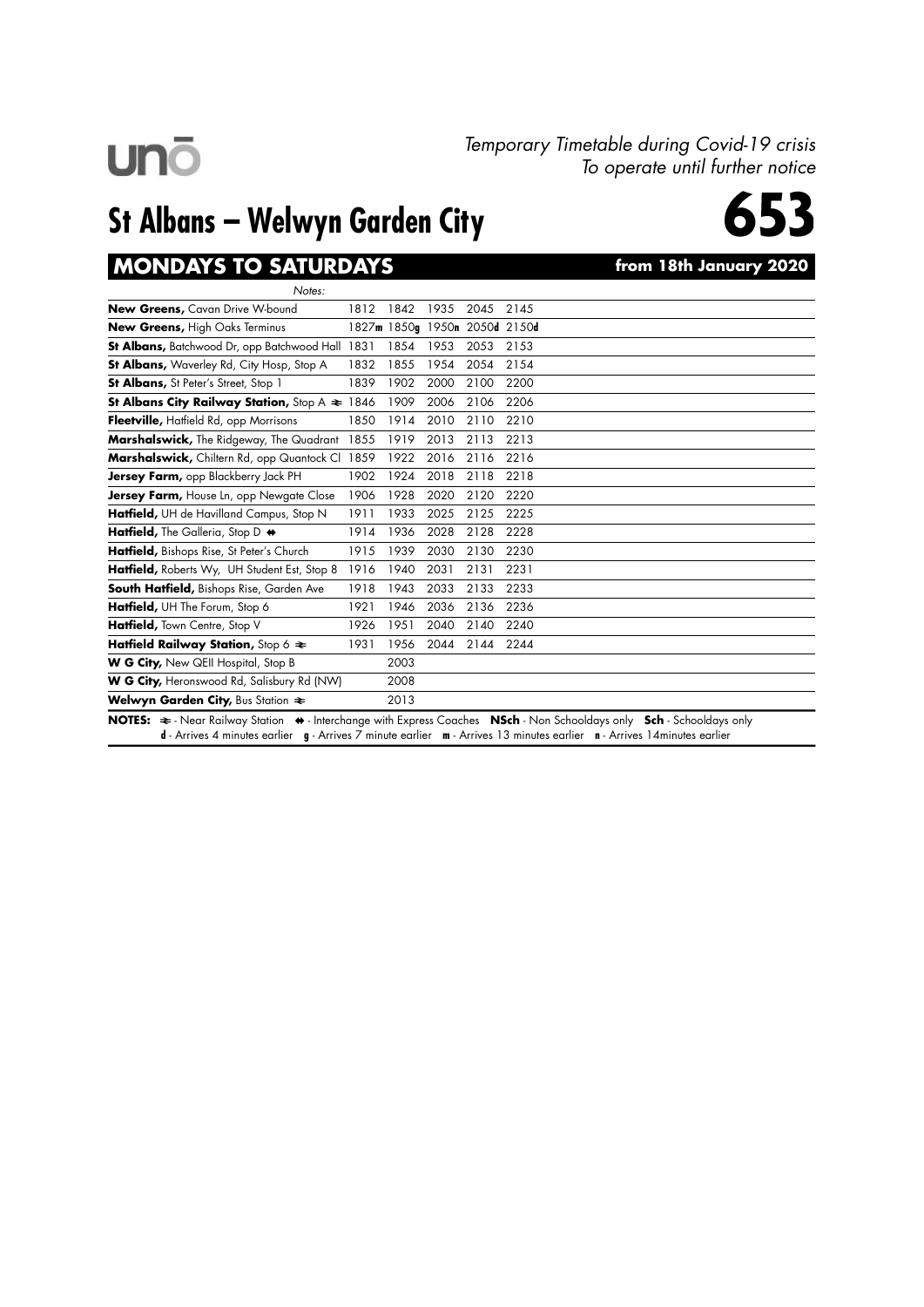# **unō**

#### Temporary Timetable during Covid-19 crisis To operate until further notice

## St Albans – Welwyn Garden City



### SUNDAYS **SUNDAYS from 18th January 2021**

| Notes:                                            |      |        |       |       |       |       |       |       |       |       |       |       |
|---------------------------------------------------|------|--------|-------|-------|-------|-------|-------|-------|-------|-------|-------|-------|
| <b>New Greens, Cavan Drive W-bound</b>            |      | 0856   | 0946  | 1046  | 1146  | 1246  | 1346  | 1446  | 1546  | 1646  | 1746  | 1846  |
| <b>New Greens, High Oaks Terminus</b>             |      | 0906i  | 0956i | 1056i | 1156i | 1256i | 1356i | 1456i | 1556i | 1656i | 1756i | 1854g |
| St Albans, Batchwood Dr, opp Batchwood Hall       |      | 0908   | 1001  | 1101  | 1201  | 1301  | 1401  | 1501  | 1601  | 1701  | 1801  | 1859  |
| <b>St Albans, Waverley Rd, City Hosp, Stop A</b>  |      | 0909   | 1002  | 1102  | 1202  | 1302  | 1402  | 1502  | 1602  | 1702  | 1802  | 1900  |
| <b>St Albans, St Peter's Street, Stop 1</b>       |      | 0915   | 1009  | 1109  | 1209  | 1309  | 1409  | 1509  | 1609  | 1709  | 1809  | 1907  |
| St Albans City Railway Station, Stop A $\approx$  |      | 0920   | 1016  | 1116  | 1216  | 1316  | 1416  | 1516  | 1616  | 1716  | 1816  | 1914  |
| Fleetville, Hatfield Rd, opp Morrisons            |      | 0924   | 1021  | 1121  | 1221  | 1321  | 1421  | 1521  | 1621  | 1721  | 1821  | 1919  |
| <b>Marshalswick,</b> The Ridgeway, The Quadrant   |      | 0928   | 1025  | 1125  | 1225  | 1325  | 1425  | 1525  | 1625  | 1725  | 1825  | 1923  |
| Marshalswick, Chiltern Rd, opp Quantock Cl        |      | 0931   | 1029  | 1129  | 1229  | 1329  | 1429  | 1529  | 1629  | 1729  | 1829  | 1927  |
| <b>Jersey Farm,</b> opp Blackberry Jack PH        |      | 0934   | 1032  | 1132  | 1232  | 1332  | 1432  | 1532  | 1632  | 1732  | 1832  | 1930  |
| <b>Jersey Farm,</b> House Ln, opp Newgate Close   |      | 0937   | 1036  | 1136  | 1236  | 1336  | 1436  | 1536  | 1636  | 1736  | 1836  | 1934  |
| Hatfield, UH de Havilland Campus, Stop N          | 0729 | 0944   | 1044  | 1144  | 1244  | 1344  | 1444  | 1544  | 1644  | 1744  | 1844  | 1940  |
| Hatfield, The Galleria, Stop D $\leftrightarrow$  | 0732 | 0947   | 1047  | 1147  | 1247  | 1347  | 1447  | 1547  | 1647  | 1747  | 1847  |       |
| Hatfield, Bishops Rise, St Peter's Church         | 0734 | 0949   | 1049  | 1149  | 1249  | 1349  | 1449  | 1549  | 1649  | 1749  | 1849  |       |
| Hatfield, Roberts Wy, UH Student Est, Stop 8      | 0735 | 0950   | 1050  | 1150  | 1250  | 1350  | 1450  | 1550  | 1650  | 1750  | 1850  |       |
| <b>South Hatfield, Bishops Rise, Garden Ave</b>   | 0737 | 0952   | 1053  | 1153  | 1253  | 1353  | 1453  | 1553  | 1653  | 1753  | 1853  |       |
| Hatfield, UH The Forum, Stop 6                    | 0740 | 0956   | 1057  | 1157  | 1257  | 1357  | 1457  | 1557  | 1657  | 1757  | 1857  |       |
| Hatfield, Town Centre, Stop V                     | 0744 | 1001   | 1103  | 1203  | 1303  | 1403  | 1503  | 1603  | 1703  | 1803  | 1903  |       |
| Hatfield Railway Station, Stop 6 $\approx$        | 0747 | 1005   | 1108  | 1208  | 1308  | 1408  | 1508  | 1608  | 1708  | 1808  | 1908  |       |
| <b>W G City,</b> New QEII Hospital, Stop B        | 0754 | 1012   | 1115  | 1215  | 1315  | 1415  | 1515  | 1615  | 1715  | 1815  | 1915  |       |
| <b>W G City, Heronswood Rd, Salisbury Rd (NW)</b> | 0758 | 1018   | 1121  | 1221  | 1321  | 1421  | 1521  | 1621  | 1721  | 1821  | 1921  |       |
| Welwyn Garden City, Bus Station $\approx$         | 0802 | 1023   | 1126  | 1226  | 1326  | 1426  | 1526  | 1626  | 1726  | 1826  | 1926  |       |
|                                                   |      | $\sim$ |       |       |       | $-1$  | . .   |       |       |       |       |       |

NOTES:  $\Rightarrow$  - Near Railway Station  $\leftrightarrow$  - Interchange with Express Coaches NSch - Non Schooldays only Sch - Schooldays only g - Arrives 7 minutes earlier i - Arrives 9 minute earlier

#### OPERATOR: Uno Customer Care: 01707 255764

On Public Holidays (except over Christmas) – A SUNDAY Service Operates

www.intalink.org.uk



#### Further Information – traveline 0871 200 22 33

Calls cost 12p per minute plus your phone company's access charge.



Issued and accepted throughout on this service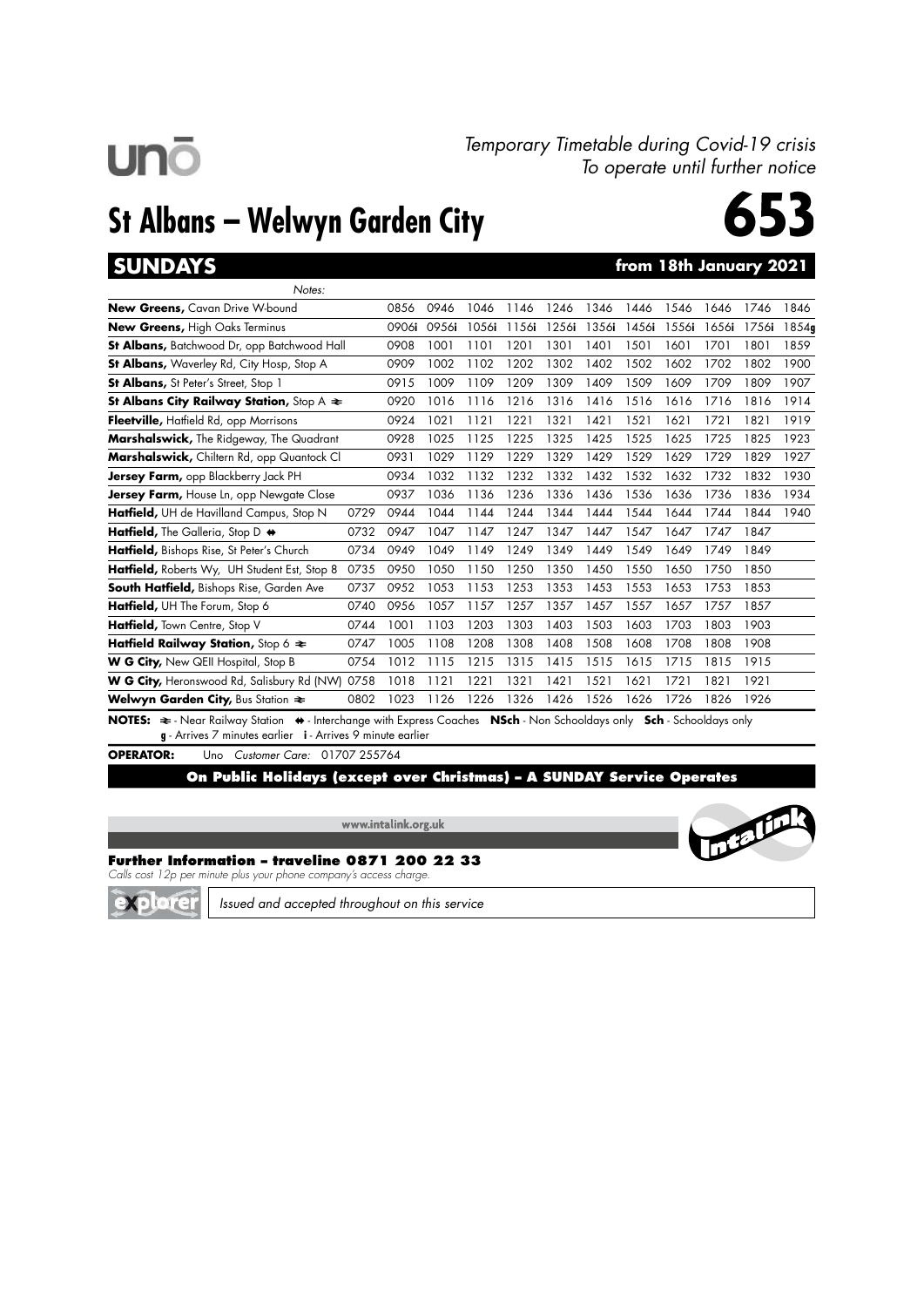

#### Temporary Timetable during Covid-19 crisis To operate until further notice

## Welwyn Garden City – St Albans

## MONDAYS TO SATURDAYS **the CONDAYS** from 18th January 2021



| Notes:                                                                                                                        |       |       |       |      |      |                   |       |       |                   |                   |      |      |
|-------------------------------------------------------------------------------------------------------------------------------|-------|-------|-------|------|------|-------------------|-------|-------|-------------------|-------------------|------|------|
| Welwyn Garden City, Bus Station, Stop F $\Leftarrow$                                                                          |       | 0715  |       |      | 0745 | 0815              | 0845  | 0915  | 0945              | 1015              | 1045 | 1115 |
| W G City, Heronswood Rd, Salisbury Rd (SE)                                                                                    |       | 0719  |       |      | 0749 | 0819              | 0849  | 0920  | 0950              | 1020              | 1050 | 1120 |
| <b>W G City,</b> New QEII Hospital, Stop A                                                                                    |       | 0724  |       |      | 0754 | 0824              | 0854  | 0926  | 0956              | 1026              | 1056 | 1126 |
| Hatfield Railway Station, Stop 2 $\approx$                                                                                    |       | 0731  |       | 0718 | 0801 | 0831              | 0902  | 0934  | 1004              | 1034              | 1104 | 1134 |
| Hatfield, Town Centre, Stop U                                                                                                 |       | 0735  |       | 0722 | 0805 | 0835              | 0906  | 0939  | 1009              | 1039              | 1109 | 1139 |
| <b>Hatfield, UH</b> The Forum, Stop 2                                                                                         |       | 0739  | 0658  | 0726 | 0809 | 0839              | 0912  | 0946  | 1016              | 1046              | 1116 | 1146 |
| <b>South Hatfield, Bishops Rise, opp Garden Ave</b>                                                                           |       | 0742  | 0701  | 0729 | 0812 | 0842              | 0915  | 0949  | 1019              | 1049              | 1119 | 1149 |
| Hatfield, Roberts Wy, UH Student Est, Stop 7                                                                                  |       | 0744  | 0703  | 0731 | 0814 | 0844              | 0918  | 0951  | 1021              | 1051              | 1121 | 1151 |
| Hatfield, The Galleria, Stop A $\leftrightarrow$                                                                              |       | 0747  | 0706  | 0734 | 0817 | 0847              | 0922  | 0954  | 1024              | 1054              | 1124 | 1154 |
| Hatfield, UH de Havilland Campus, Stop Q                                                                                      |       | 0750  | 0709  | 0737 | 0820 | 0850              | 0925  | 0957  | 1027              | 1057              | 1127 | 1157 |
| <b>Jersey Farm,</b> House Lane, Newgate Close                                                                                 | 0649  | 0755  | 0715  | 0743 | 0825 | 0857              | 0934  | 1006  | 1036              | 1106              | 1136 | 1206 |
| <b>Jersey Farm,</b> Blackberry Jack PH                                                                                        | 0653  | 0759  | 0719  | 0747 | 0829 | 0901              | 0938  | 1010  | 1040              | 1110              | 1140 | 1210 |
| Marshalswick, Chiltern Rd, Quantock Close                                                                                     | 0656  | 0802  | 0722  | 0750 | 0832 | 0904              | 0941  | 1013  | 1043              | 1113              | 1143 | 1213 |
| Marshalswick, opp The Quadrant                                                                                                | 0700  | 0806  | 0726  | 0754 | 0836 | 0908              | 0945  | 1017  | 1047              | 1117              | 1147 | 1217 |
| Fleetville, Hatfield Rd, Morrisons                                                                                            | 0705  | 0810  | 0731  | 0759 | 0840 | 0912              | 0950  | 1022  | 1052              | 1122              | 1152 | 1222 |
| <b>St Albans City Railway Station, Stop D <math>\approx 0710</math></b>                                                       |       | 0815  | 0736  | 0804 | 0845 | 0917              | 0954  | 1026  | 1056              | 1126              | 1156 | 1226 |
| <b>St Albans, St Peter's Street, Stop 11</b>                                                                                  | 0715  | 0825d | 0742  | 0810 |      | 0855d 0927d       | 1005d | 1037d | 1107d             | 1137d 1207d 1237d |      |      |
| <b>St Albans,</b> Waverley Rd, City Hosp, Stop B                                                                              | 0719  | 0830  | 0746  | 0814 | 0900 | 0932              | 1010  | 1042  | 1112              | 1142              | 1212 | 1242 |
| St Albans, Batchwood Dr, Batchwood Hall                                                                                       | 0720  | 0832  | 0747  | 0815 | 0901 | 0933              | 1011  | 1043  | 1113              | 1143              | 1213 | 1243 |
| <b>St Albans,</b> Cavan Drive, High Oaks                                                                                      | 0725  | 0836  | 0752  | 0820 | 0907 | 0939              | 1017  | 1049  | 1119              | 1149              | 1219 | 1249 |
| Notes:                                                                                                                        |       |       |       |      |      |                   |       |       |                   |                   |      |      |
| Welwyn Garden City, Bus Station, Stop F $\approx$ 1145                                                                        |       | 1215  | 1245  | 1315 | 1345 | 1415              | 1445  | 1515  | 1545              | 1615              | 1645 | 1715 |
| <b>W G City,</b> Heronswood Rd, Salisbury Rd (SE)                                                                             | 1150  | 1220  | 1250  | 1320 | 1350 | 1420              | 1450  | 1520  | 1550              | 1620              | 1650 | 1720 |
| <b>W G City,</b> New QEII Hospital, Stop A                                                                                    | 1156  | 1226  | 1256  | 1326 | 1356 | 1426              | 1456  | 1526  | 1556              | 1626              | 1656 | 1726 |
| Hatfield Railway Station, Stop 2 $\approx$                                                                                    | 1204  | 1234  | 1304  | 1334 | 1404 | 1434              | 1504  | 1534  | 1604              | 1634              | 1704 | 1734 |
| Hatfield, Town Centre, Stop U                                                                                                 | 1209  | 1239  | 1309  | 1339 | 1409 | 1439              | 1509  | 1539  | 1609              | 1639              | 1709 | 1738 |
| Hatfield, UH The Forum, Stop 2                                                                                                | 1216  | 1246  | 1316  | 1346 | 1416 | 1446              | 1516  | 1546  | 1616              | 1646              | 1716 | 1744 |
| <b>South Hatfield, Bishops Rise, opp Garden Ave 1219</b>                                                                      |       | 1249  | 1319  | 1349 | 1419 | 1449              | 1519  | 1549  | 1619              | 1649              | 1719 | 1747 |
| <b>Hatfield, Roberts Wy, UH Student Est, Stop 7</b>                                                                           | 1221  | 1251  | 1321  | 1351 | 1421 | 1451              | 1521  | 1551  | 1621              | 1651              | 1721 | 1749 |
| Hatfield, The Galleria, Stop A $\leftrightarrow$                                                                              | 1224  | 1254  | 1324  | 1354 | 1424 | 1454              | 1524  | 1554  | 1624              | 1654              | 1724 | 1752 |
| Hatfield, UH de Havilland Campus, Stop Q                                                                                      | 1227  | 1257  | 1327  | 1357 | 1427 | 1457              | 1527  | 1557  | 1627              | 1657              | 1727 | 1755 |
| Jersey Farm, House Lane, Newgate Close                                                                                        | 1236  | 1306  | 1336  | 1406 | 1436 | 1506              | 1536  | 1606  | 1636              | 1706              | 1735 | 1803 |
| <b>Jersey Farm,</b> Blackberry Jack PH                                                                                        | 1240  | 1310  | 1340  | 1410 | 1440 | 1510              | 1540  | 1610  | 1640              | 1710              | 1739 | 1807 |
| Marshalswick, Chiltern Rd, Quantock Close                                                                                     | 1243  | 1313  | 1343  | 1413 | 1443 | 1513              | 1543  | 1613  | 1643              | 1713              | 1742 | 1810 |
| <b>Marshalswick,</b> opp The Quadrant                                                                                         | 1247  | 1317  | 1347  | 1417 | 1447 | 1517              | 1547  | 1617  | 1647              | 1717              | 1746 | 1814 |
| Fleetville, Hatfield Rd, Morrisons                                                                                            | 1252  | 1322  | 1352  | 1422 | 1452 | 1522              | 1552  | 1622  | 1652              | 1722              | 1750 | 1818 |
| St Albans City Railway Station, Stop $D \approx 1256$                                                                         |       | 1326  | 1356  | 1426 | 1456 | 1526              | 1556  | 1626  | 1656              | 1726              | 1754 | 1823 |
| <b>St Albans,</b> St Peter's Street, Stop 11                                                                                  | 1307d | 1337d | 1407d |      |      | 1437d 1507d 1537d | 1607d | 1637d | 1707 <sub>d</sub> | 1737d 1801        |      | 1831 |
| <b>St Albans,</b> Waverley Rd, City Hosp, Stop B                                                                              | 1312  | 1342  | 1412  | 1442 | 1512 | 1542              | 1612  | 1642  | 1712              | 1742              | 1806 | 1836 |
| St Albans, Batchwood Dr, Batchwood Hall                                                                                       | 1313  | 1343  | 1413  | 1443 | 1513 | 1543              | 1613  | 1643  | 1713              | 1743              | 1807 | 1837 |
| <b>St Albans,</b> Cavan Drive, High Oaks                                                                                      | 1319  | 1349  | 1419  | 1449 | 1519 | 1549              | 1619  | 1649  | 1719              | 1749              | 1812 | 1842 |
| NOTES: $\Leftarrow$ - Near Railway Station $\leftrightarrow$ - Interchange with Express Coaches d - Arrives 4 minutes earlier |       |       |       |      |      |                   |       |       |                   |                   |      |      |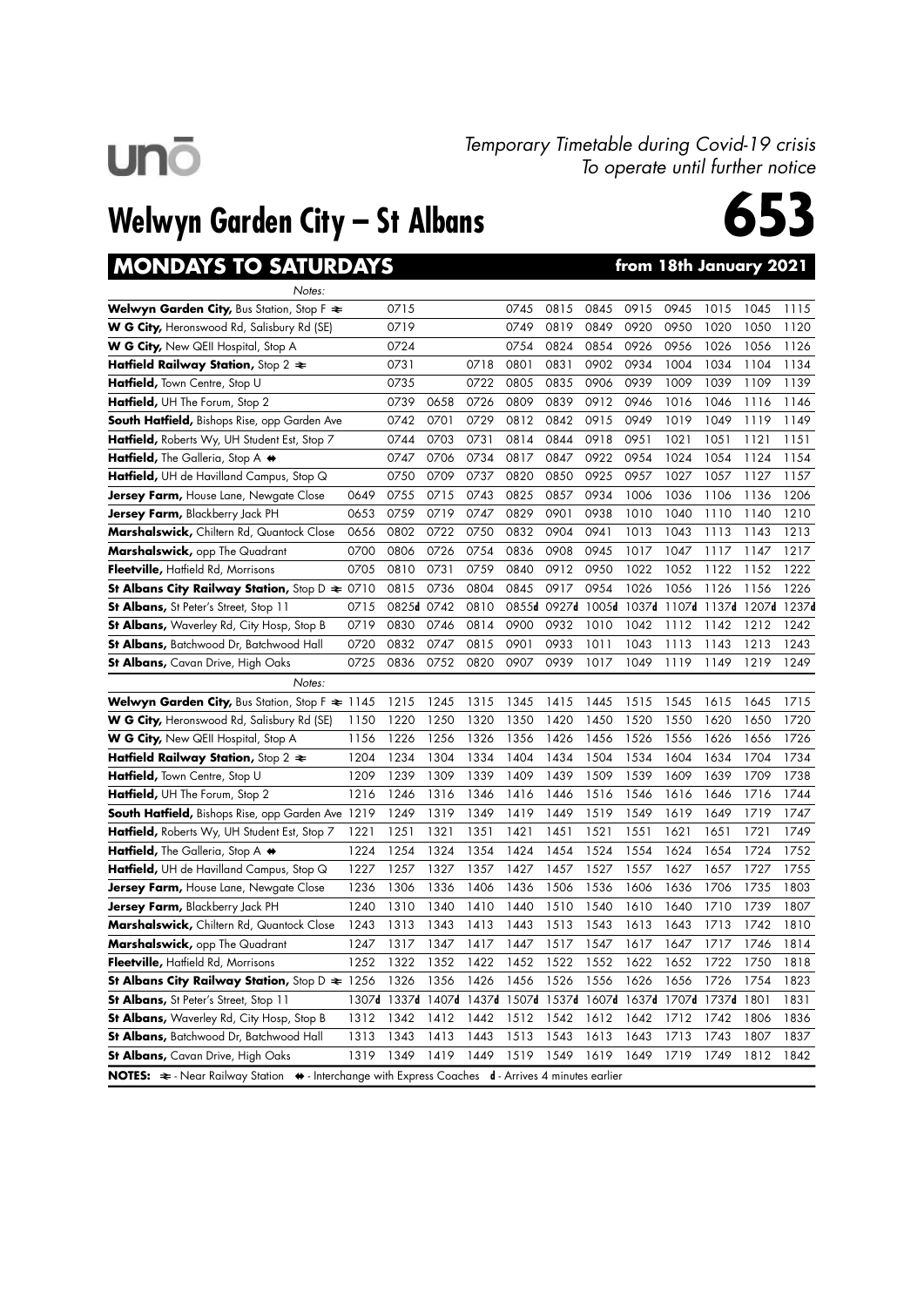## **unō**

#### Temporary Timetable during Covid-19 crisis To operate until further notice

## Welwyn Garden City – St Albans



#### MONDAYS TO SATURDAYS **the CONDAYS** from 18th January 2021

| Notes:                                                                   |      |      |      |      |      |  |
|--------------------------------------------------------------------------|------|------|------|------|------|--|
| <b>Welwyn Garden City, Bus Station, Stop F <math>\approx</math> 1745</b> |      | 1815 | 1905 |      |      |  |
| W G City, Heronswood Rd, Salisbury Rd (SE)                               | 1749 | 1819 | 1909 |      |      |  |
| <b>W G City, New QEII Hospital, Stop A</b>                               | 1755 | 1825 | 1915 |      |      |  |
| Hatfield Railway Station, Stop 2 $\approx$                               | 1802 | 1832 | 1922 | 1950 | 2050 |  |
| <b>Hatfield, Town Centre, Stop U</b>                                     | 1806 | 1836 | 1926 | 1954 | 2054 |  |
| Hatfield, UH The Forum, Stop 2                                           | 1810 | 1840 | 1930 | 2000 | 2100 |  |
| <b>South Hatfield, Bishops Rise, opp Garden Ave 1813</b>                 |      | 1843 | 1933 | 2003 | 2103 |  |
| Hatfield, Roberts Wy, UH Student Est, Stop 7                             | 1815 | 1844 | 1934 | 2005 | 2105 |  |
| Hatfield, The Galleria, Stop A $\leftrightarrow$                         | 1818 | 1848 | 1938 | 2008 | 2108 |  |
| <b>Hatfield,</b> UH de Havilland Campus, Stop $\mathbb Q$                | 1821 | 1851 | 1941 | 2011 | 2111 |  |
| <b>Jersey Farm, House Lane, Newgate Close</b>                            | 1828 | 1858 | 1946 | 2016 | 2116 |  |
| <b>Jersey Farm, Blackberry Jack PH</b>                                   | 1832 | 1902 | 1950 | 2018 | 2118 |  |
| Marshalswick, Chiltern Rd, Quantock Close                                | 1835 | 1905 | 1952 | 2020 | 2120 |  |
| <b>Marshalswick, opp The Quadrant</b>                                    | 1839 | 1909 | 1955 | 2023 | 2123 |  |
| Fleetville, Hatfield Rd, Morrisons                                       | 1843 | 1913 | 1958 | 2026 | 2126 |  |
| St Albans City Railway Station, Stop $D \approx 1848$                    |      | 1918 | 2001 | 2029 | 2129 |  |
| <b>St Albans, St Peter's Street, Stop 11</b>                             | 1854 | 1925 | 2006 | 2034 | 2134 |  |
| <b>St Albans, Waverley Rd, City Hosp, Stop B</b>                         | 1859 | 1930 | 2008 | 2038 | 2138 |  |
| <b>St Albans, Batchwood Dr, Batchwood Hall</b>                           | 1900 | 1931 | 2009 | 2039 | 2139 |  |
| <b>St Albans, Cavan Drive, High Oaks</b>                                 | 1904 | 1935 | 2015 | 2045 | 2145 |  |

SUNDAYS **from 18th January 2021** 

| Notes:                                                                                                                         |       |       |       |       |       |       |       |       |       |       |             |      |
|--------------------------------------------------------------------------------------------------------------------------------|-------|-------|-------|-------|-------|-------|-------|-------|-------|-------|-------------|------|
| <b>Welwyn Garden City, Bus Station, Stop F <math>\approx 0720</math></b>                                                       |       | 0810  |       | 1010  | 1110  | 1210  | 1310  | 1410  | 1510  | 1610  | 1710        | 1810 |
| <b>W G City, Heronswood Rd, Salisbury Rd (SE)</b>                                                                              | 0725  | 0815  |       | 1015  | 1115  | 1215  | 1315  | 1415  | 1515  | 1615  | 1715        | 1815 |
| <b>W G City, New QEII Hospital, Stop A</b>                                                                                     | 0731  | 0821  |       | 1021  | 1121  | 1221  | 1321  | 1421  | 1521  | 1621  | 1721        | 1821 |
| Hatfield Railway Station, Stop 2 $\approx$                                                                                     | 0739  | 0829  | 0929  | 1029  | 1129  | 1229  | 1329  | 1429  | 1529  | 1629  | 1729        | 1829 |
| Hatfield, Town Centre, Stop U                                                                                                  | 0744  | 0834  | 0934  | 1034  | 1134  | 1234  | 1334  | 1434  | 1534  | 1634  | 1734        | 1834 |
| Hatfield, UH The Forum, Stop 2                                                                                                 | 0751  | 0841  | 0941  | 1041  | 1141  | 1241  | 1341  | 1441  | 1541  | 1641  | 1741        | 1841 |
| <b>South Hatfield, Bishops Rise, opp Garden Ave 0754</b>                                                                       |       | 0844  | 0944  | 1044  | 1144  | 1244  | 1344  | 1444  | 1544  | 1644  | 1744        | 1844 |
| Hatfield, Roberts Wy, UH Student Est, Stop 7                                                                                   | 0756  | 0846  | 0946  | 1046  | 1146  | 1246  | 1346  | 1446  | 1546  | 1646  | 1746        | 1846 |
| Hatfield, The Galleria, Stop A $\leftrightarrow$                                                                               | 0759  | 0849  | 0949  | 1049  | 1149  | 1249  | 1349  | 1449  | 1549  | 1649  | 1749        | 1849 |
| Hatfield, UH de Havilland Campus, Stop Q                                                                                       | 0804  | 0854  | 0954  | 1054  | 1154  | 1254  | 1354  | 1454  | 1554  | 1654  | 1754        | 1854 |
| <b>Jersey Farm, House Lane, Newgate Close</b>                                                                                  | 0811  | 0901  | 1001  | 1101  | 1201  | 1301  | 1401  | 1501  | 1601  | 1701  | 1801        | 1901 |
| Jersey Farm, Blackberry Jack PH                                                                                                | 0815  | 0905  | 1005  | 1105  | 1205  | 1305  | 1405  | 1505  | 1605  | 1705  | 1805        | 1905 |
| Marshalswick, Chiltern Rd, Quantock Close                                                                                      | 0818  | 0908  | 1008  | 1108  | 1208  | 1308  | 1408  | 1508  | 1608  | 1708  | 1808        | 1908 |
| Marshalswick, opp The Quadrant                                                                                                 | 0822  | 0912  | 1012  | 1112  | 1212  | 1312  | 1412  | 1512  | 1612  | 1712  | 1812        | 1912 |
| Fleetville, Hatfield Rd, Morrisons                                                                                             | 0827  | 0917  | 1017  | 1117  | 1217  | 1317  | 1417  | 1517  | 1617  | 1717  | 1817        | 1917 |
| St Albans City Railway Station, Stop $D \approx 0831$                                                                          |       | 0921  | 1021  | 1121  | 1221  | 1321  | 1421  | 1521  | 1621  | 1721  | 1821        | 1921 |
| <b>St Albans, St Peter's Street, Stop 11</b>                                                                                   | 0842d | 0932d | 1032d | 1132d | 1232d | 1332d | 1432d | 1532d | 1632d | 1732d | 1832d 1932d |      |
| <b>St Albans, Waverley Rd, City Hosp, Stop B</b>                                                                               | 0847  | 0937  | 1037  | 1137  | 1237  | 1337  | 1437  | 1537  | 1637  | 1737  | 1837        | 1937 |
| <b>St Albans, Batchwood Dr, Batchwood Hall</b>                                                                                 | 0848  | 0938  | 1038  | 1138  | 1238  | 1338  | 1438  | 1538  | 1638  | 1738  | 1838        | 1938 |
| <b>St Albans,</b> Cavan Drive, High Oaks                                                                                       | 0854  | 0944  | 1044  | 1144  | 1244  | 1344  | 1444  | 1544  | 1644  | 1744  | 1844        | 1944 |
| NOTES: $\Rightarrow$ - Near Railway Station $\leftrightarrow$ - Interchange with Express Coaches d - Arrives 4 minutes earlier |       |       |       |       |       |       |       |       |       |       |             |      |